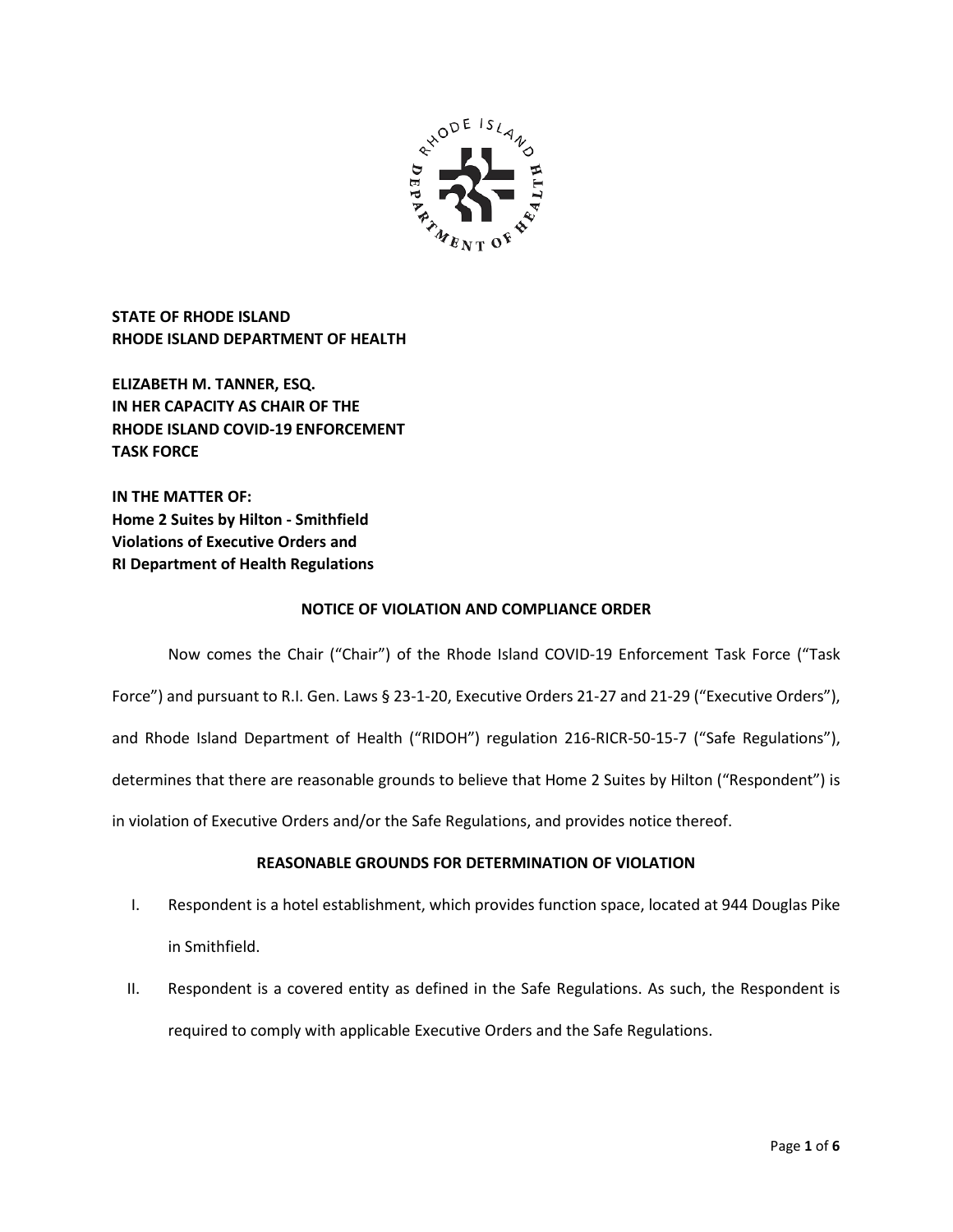- III. On or about March 27, 2021, a Task Force inspector conducted an inspection of the Respondent. The inspector met with an employee and performed a checklist inspection based on the Safe Regulations. The inspector determined that the Respondent scored a 9/12 for overall requirements, a 2/5 for dining requirements, and a 2/6 for fitness requirements. Of significance was the fact that the inspector observed a wedding in progress and a number of violations related to the function.
- IV. Therefore, as a result of the Respondent's failure to comply with applicable Executive Orders and the Safe Regulations, and in the absence of any other information to rebut the allegations above, RIDOH has drawn the conclusion that the above allegations are true, and the Respondent is not in compliance with applicable Executive Orders and/or the Safe Regulations.

## **ALLEGED VIOLATIONS**

The following alleged violations stem from the March 27, 2021 reinspection.

- I. With regard to the function, Respondent is in violation of Section 7.4.1(A)(3) of the Safe Regulations, which requires all individuals in an establishment to wear cloth face coverings unless an exception applies and requires establishments to instruct individuals entering its establishment to wear cloth face coverings except when an exception applies. The establishment also has a continuing obligation to so instruct individuals within its establishment. The inspector observed approximately 40-50 attendees at the wedding, of which numerous were observed congregating and mingling within the establishment without wearing a cloth face covering and without an apparent applicable exception. The inspector did not observe the Respondent instructing those individuals who were not wearing a cloth face covering of the requirement that they wear one.
- II. With regard to the function, Respondent is in violation of the Executive Orders, which state in pertinent part that indoor catered events with licensed catering on site or in a restaurant may have up to 75% of regular seating capacity with a cap of 100 people, provided the responsible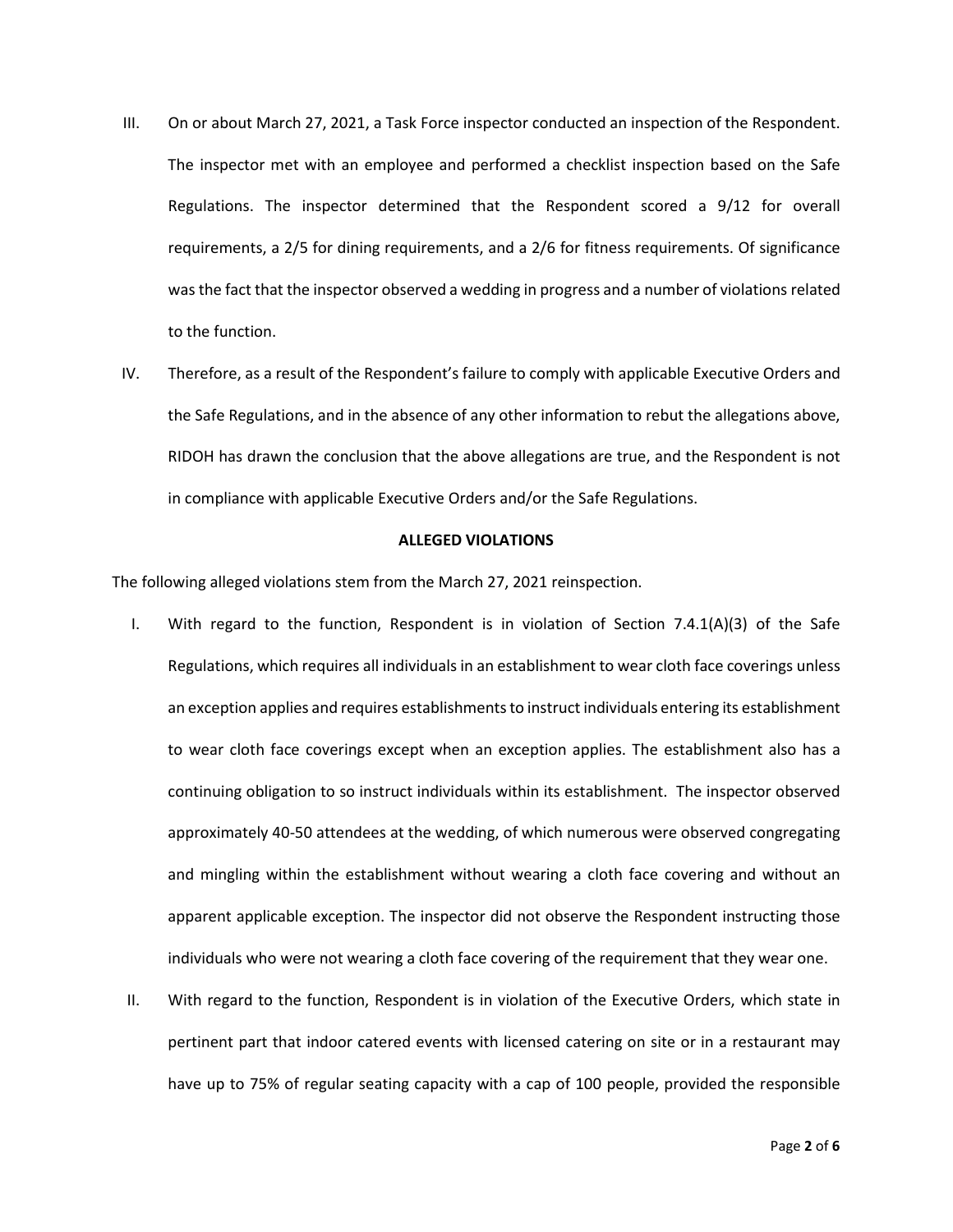parties, which include event hosts, organizers, venue operators and vendors ("Responsible Parties") confirm that pre-event testing is conducted when there are more than 15 attendees, follow restaurant rules and designate a point of contact for RIDOH's case investigation and contact tracing efforts. The inspector made efforts to identify the designated point of contact but neither the Respondent nor anyone from the event could identify such a person. As such, the inspector was unable to confirm that pre-event testing had been conducted.

- III. With regard to the function, Respondent is in violation of Section 7.4.1(A)(1)(a) of the Safe Regulations, which requires establishments to ensure compliance with a plan that includes procedures relative to, among other things, physical distancing at all times, to the extent feasible, and additional measures to be taken in high traffic, communal, or other areas where physical distancing is not feasible. The inspector observed that in the event space there were no measures in place to ensure that physical distancing was maintained and that, due to the number of individuals in attendance, physical distancing was not being maintained.
- IV. With regard to the function, Respondent is in violation of Section 7.4.1(A)(11) of the Safe Regulations, which prohibits congregating and/or mingling in an establishment or areas under the establishment's control. The inspector observed numerous attendees of the wedding to be congregating and/or mingling in an area under the establishment's control.
- V. With regard to the function, Respondent is in violation of Section 7.4.2(A)(1)(a) of the Safe Regulations, which requires that tables be separated by at least six (6) feet from table edge to table edge or to allow six (6) feet spacing between seated customers at different tables unless separated by a physical, non-porous barrier of an appropriate height. The inspector observed that numerous tables were not separated by a barrier of any kind and were neither spaced at least six (6) feet from table edge to table edge nor allowed six (6) feet of spacing between seated customers at different tables.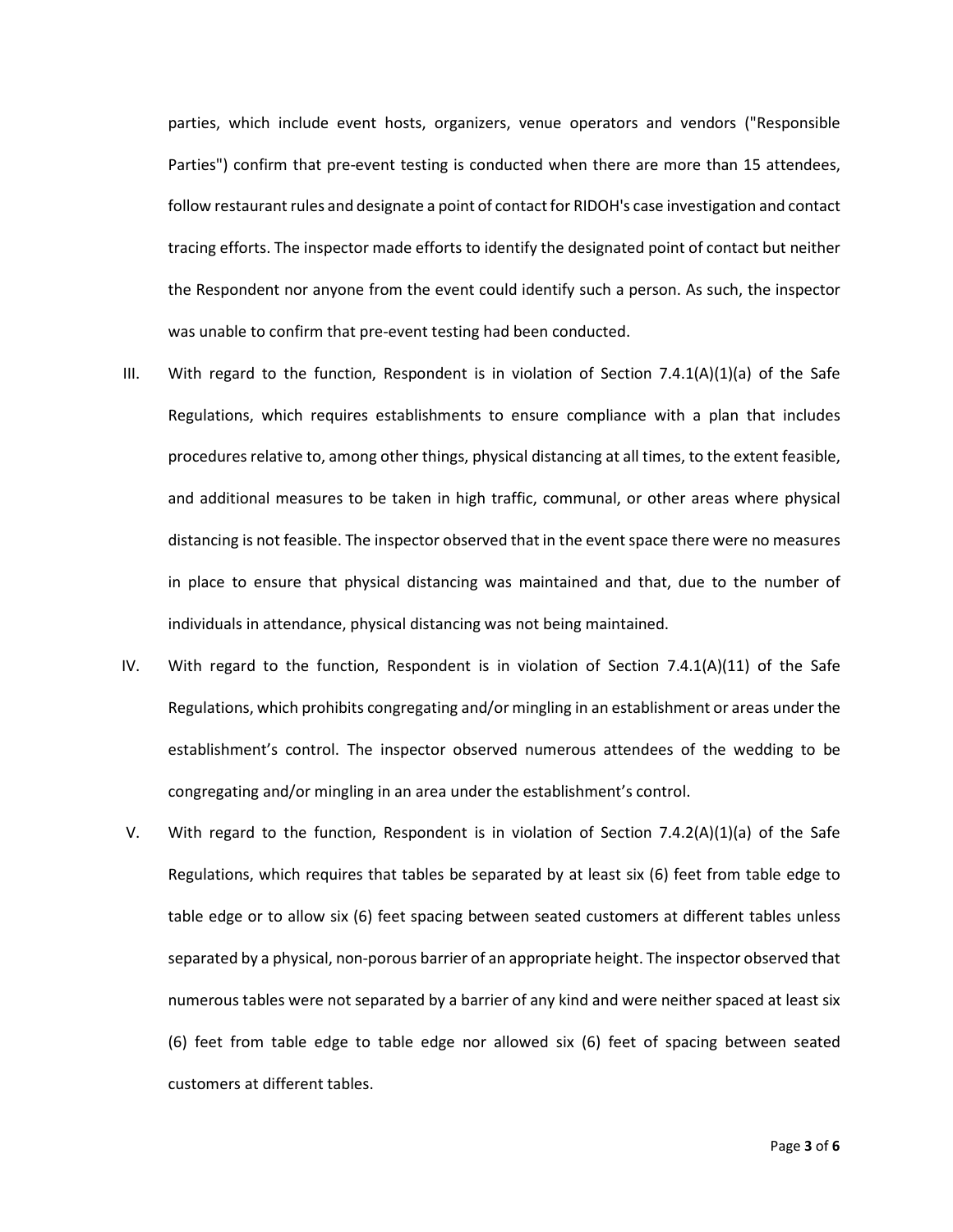- VI. With regard to the function, Respondent is in violation of Section 7.4.2(A)(4) of the Safe Regulations, which prohibits self service food stations. The inspector observed that a table was set up "buffet style" and that attendees here serving themselves. In addition, there were no staff persons to serve the food or a physical barrier separating the attendee from the exposed food.
- VII. With regard to the function, Respondent is in violation of Section 7.4.2(A)(8) of the Safe Regulations, which requires that information be collected from all visitors and other entrants who have interacted with others present on site for a period of 15-minutes or more solely for the purposes of contact tracing. Upon request, the Respondent could not produce the required information for patrons who were on site for a period of 15 minutes or more.
- VIII. With regard to Respondent's fitness center, Respondent is in violation of Section 7.4.5(A)(2) of the Safe Regulations, which requires that all exercise equipment, including cardio equipment must be separated by at least six (6) feet. The inspector observed that numerous pieces of exercise equipment were not separated by at least six (6) feet.
- IX. With regard to Respondent's fitness center, Respondent is in violation of Section 7.4.5(A)(6) of the Safe Regulations, which requires that information must be collected from all visitors and other entrants who have interacted with others present on the site for a period of 15 minutes of more for the purposes of contact tracing. The information collected must be maintained for thirty (30) days. Upon request, the Respondent could not produce the required information for patrons who were on site for a period of 15 minutes or more

### **ORDER**

It is hereby ORDERED, that on or before the tenth  $(10<sup>th</sup>)$  day from service of this Notice of Violation and Compliance Order, Respondent shall remedy the above cited violations and come into full compliance with applicable Executive Orders and Regulations, by fulfilling the conditions as set forth below: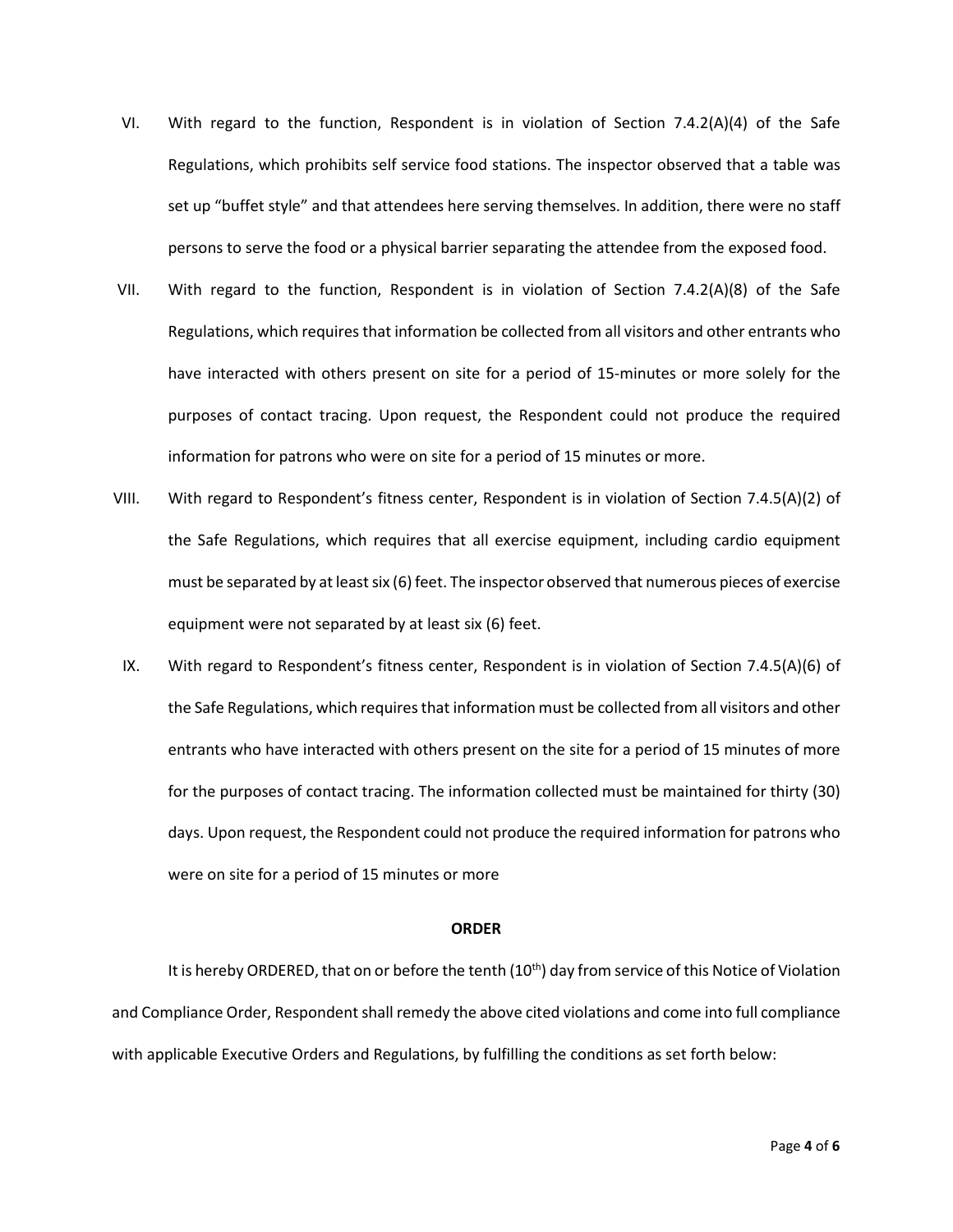- I. Respondent shall require all individuals in an establishment to wear cloth face coverings unless an exception applies and to instruct individuals entering its establishment, and on a continuing basis, to wear cloth face coverings except when an exception applies.
- II. When hosting a function, Respondent shall ensure that a point of contact has been designated by either the event host, organizer, venue operator, and/or vendor.
- III. At all times, Respondent shall ensure compliance with its plan for safe operation, required pursuant to Section 7.4.1(A)(1) of the Safe Regulations, including compliance with, among other things, procedures consistent with the Safe Regulations relative to physical distancing at all times, to the extent feasible, and additional measures to be taken in high traffic, communal, or other areas where physical distancing is not feasible.
- IV. At all times, Respondent shall ensure that no congregating and/or mingling occurs within the establishment or any area under the establishment's control.
- V. When hosting a function and with respect to indoor and outdoor dining service, Respondent shall ensure that tables are situated to allow separation of at least six (6) feet from table edge to table edge or to allow six (6) feet spacing between seated customers at different tables unless separated by a physical, non-porous barrier of an appropriate height.
- VI. When hosting a function and with respect to indoor and outdoor dining service, Respondent shall ensure that no self-service of food takes place. If a buffet style service is to be used, the Respondent shall ensure that the food is served by a staff person and there is a barrier separating attendees from the exposed food and staff.
- VII. When hosting a function and with respect to indoor and outdoor dining service, Respondent shall ensure that information be collected from all visitors and other entrants who have interacted with others present on site for a period of 15-minutes or more solely for the purposes of contact tracing.